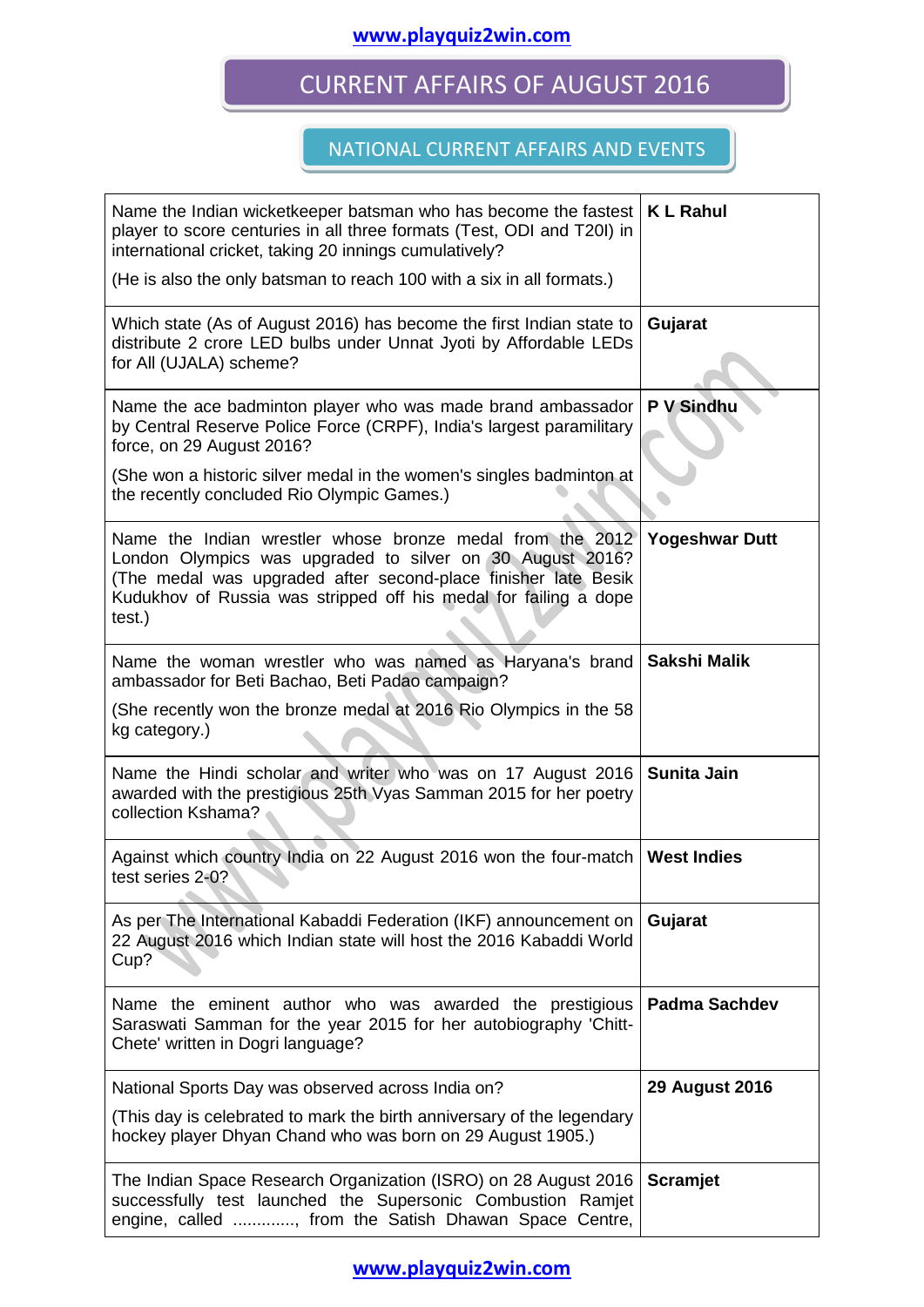## **www.playquiz2win.com**

| Sriharikotta in Andhra Pradesh.                                                                                                                                                                                                                                                                                           |                                                                     |
|---------------------------------------------------------------------------------------------------------------------------------------------------------------------------------------------------------------------------------------------------------------------------------------------------------------------------|---------------------------------------------------------------------|
| Which state/UT recently passed the GST Constitutional Amendment<br>Bill becoming the 7th and 8th states/UT to ratify the legislation?<br>(The Constitution Amendment Bill requires ratification by at least 15                                                                                                            | <b>Madhya Pradesh</b><br>and Delhi                                  |
| states to become a law.)                                                                                                                                                                                                                                                                                                  |                                                                     |
| AIIMS of which state has introduced a nine-month course on<br>Sanskrit for students and staff members?                                                                                                                                                                                                                    | <b>Bihar (AllMS, Patna)</b>                                         |
| Which Indian cricketer has created record for winning the most Man<br>of the Series titles in Test after winning his sixth one in the recently<br>concluded India-West Indies series?                                                                                                                                     | Ravichandran<br><b>Ashwin</b>                                       |
| (He broke the record of Sachin Tendulkar and Virender Sehwag who<br>both had won five Man of the Series titles.)                                                                                                                                                                                                          |                                                                     |
| For the first time since the inception of the award, the Rajiv Gandhi<br>Khel Ratna, India's highest sporting honour, will be given to four<br>athletes in the same year. Who are these four sportspersons?                                                                                                               | Sakshi Malik, PV<br>Sindhu, Dipa<br><b>Karmakar and Jitu</b><br>Rai |
| Who recently sworn-in as the new Governor of Assam?                                                                                                                                                                                                                                                                       | <b>Banwarilal Purohit</b>                                           |
| Which state became the 4th and the 5th state to pass the Goods and<br>Services Tax (GST) Bill?                                                                                                                                                                                                                            | <b>Himachal Pradesh</b><br>and Chhattisgarh                         |
| (Before these two states, Assam, Bihar and Jharkhand were the first<br>three states to have passed the Bill.)                                                                                                                                                                                                             |                                                                     |
| Who recently sworn-in as the 12th Lieutenant Governor of Andaman<br>and Nicobar Island?                                                                                                                                                                                                                                   | <b>BJP leader Jagdish</b><br><b>Mukhi</b>                           |
| Who recently sworn-in as the new Governor of Punjab?                                                                                                                                                                                                                                                                      | <b>V P Singh Badnore</b>                                            |
| Name the Indian Olympic Committee (IOC) Chief who was awarded<br>the Olympic Order for outstanding services to the Olympic<br>movement?<br>(Established in 1975, the Olympic Order is the highest award of the<br>Olympic Movement,<br>awarded<br>for<br>particularly<br>distinguished<br>contributions to the movement.) | Narayana<br>Ramachandran                                            |
| What is the position of India in terms of medal tally at the recently<br>concluded Rio Olympics?                                                                                                                                                                                                                          | 67th                                                                |
| How many medals India won at the recently concluded Rio Olympics<br>games?                                                                                                                                                                                                                                                | 2 medals (1 silver<br>and 1 bronze)                                 |
| Who was India's flag bearer for the closing ceremony of the Rio<br>Olympics?<br>(She became the first India woman wrestler to win an Olympic<br>medal.)                                                                                                                                                                   | Sakshi Malik                                                        |
| Who was re-appointed as the Chairman of telecom giant Bharti Airtel<br>for another 5 years?                                                                                                                                                                                                                               | <b>Sunil Mittal</b>                                                 |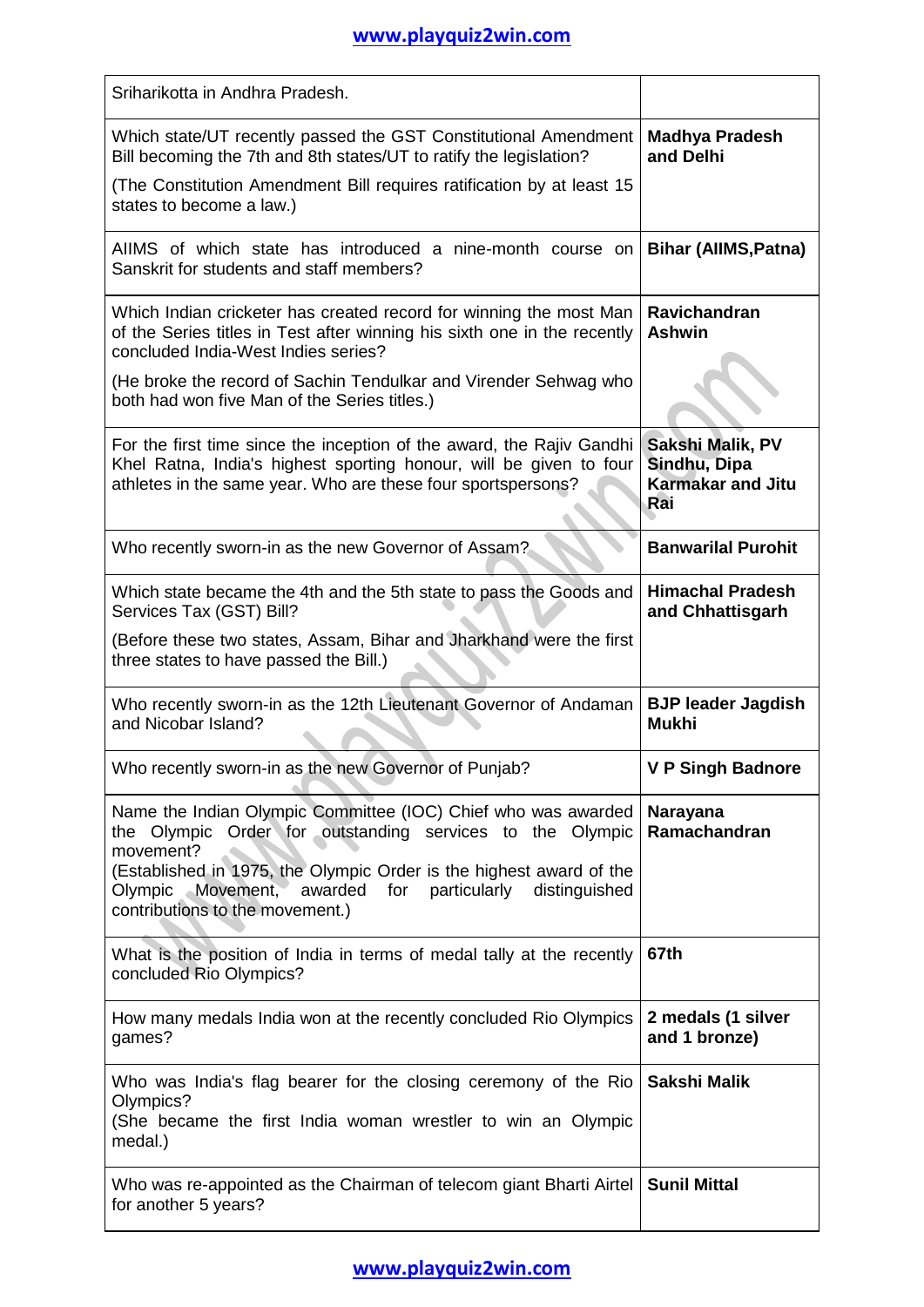| Who was appointed as the 24th Governor of the Reserve Bank of Urjit Patel<br>India succeeding Raghuram Rajan?                                                                                                                                                                                    |                                                            |  |
|--------------------------------------------------------------------------------------------------------------------------------------------------------------------------------------------------------------------------------------------------------------------------------------------------|------------------------------------------------------------|--|
| Who won silver medal for India in female badminton singles title after  <br>losing to world number one Carolina Marin in the final at the Rio<br>Olympics?<br>(She, age 21, became India's youngest Olympic medalist. She is<br>also the youngest recipient (19 years) of the Padma Shri award.) | P V Sindhu                                                 |  |
| Name the former Governor of Bihar and West Bengal who died   A R Kidwai<br>recently at the age of 96?                                                                                                                                                                                            |                                                            |  |
| Which state in India becomes first south Indian state and third state<br>in India to have a dedicated children's court?                                                                                                                                                                          | Telangana                                                  |  |
| Name the Indian female wrestler who won bronze medal, India's first<br>olympic medal, in 58-kilogram freestyle wrestling pulling off a<br>sensational 8-5 victory over Aisuluu Tynybekova of Kyrgyzstan?                                                                                         | Sakshi Malik                                               |  |
| Name the former Union Minister who was on 17 August 2016<br>appointed as the 18th Governor of Manipur?                                                                                                                                                                                           | Najma Heptullah                                            |  |
| Which state became the first in the country to ratify the constitution<br>amendment bill on the Goods and Services Tax (GST)?<br>(Bihar becomes the second state to ratify GST Constitution<br>amendment Bill.)                                                                                  | <b>Assam</b>                                               |  |
| Name India's top squash player who on 13 August 2016 won the<br>Australian Open Squash women's singles title in Melbourne?<br>(She defeated eighth seed Mayar Hany of Egypt 10-12, 11-5, 11-6,<br>11-4 in the 40-minute final.)                                                                  | Dipika Pallikal                                            |  |
| Prime Minister Narendra Modi, Russian President Vladimir Putin and   Kudankulam<br>Tamil Nadu Chief Minister J Jayalalithaa on Wednesday jointly<br>dedicated to the nation the 1,000 MW Nuclear Power Plant-I. Where<br>is this nuclear plant situated?                                         |                                                            |  |
| Which Indian personality will be honoured at the United Nations on<br>India's<br>70th<br>Independence<br>Day?<br>(A.R. Rahman will pay homage to the great singer by a performance<br>at the United Nations General Assembly.)                                                                   | <b>Renowned carnatic</b><br>vocalist M. S.<br>Subbulakshmi |  |
| In which state Prime Minister Narendra Modi launched the phase-1<br>of Mission Bhagiratha which is aimed to provide piped drinking water<br>to every household in the state?                                                                                                                     | Telangana                                                  |  |
| Name the lady, also known as Iron Lady of Manipur, who on 09<br>August 2016 ended her 16-year-long hunger strike outside the<br>Jawaharlal Nehru Institute of Medical Sciences in Imphal, Manipur?                                                                                               | <b>Irom Chanu</b><br><b>Sharmila</b>                       |  |
| (She went on a hunger-strike at the age of 28 following a massacre<br>in Imphal in which 10 persons were killed. Her primary demand was<br>repealing of the Armed Forces (Special Powers) Act (AFSPA) of<br>1958 from her state.)                                                                |                                                            |  |
| Name the former Chief Minister of Arunachal Pradesh who allegedly                                                                                                                                                                                                                                | <b>Kalikho Pul</b>                                         |  |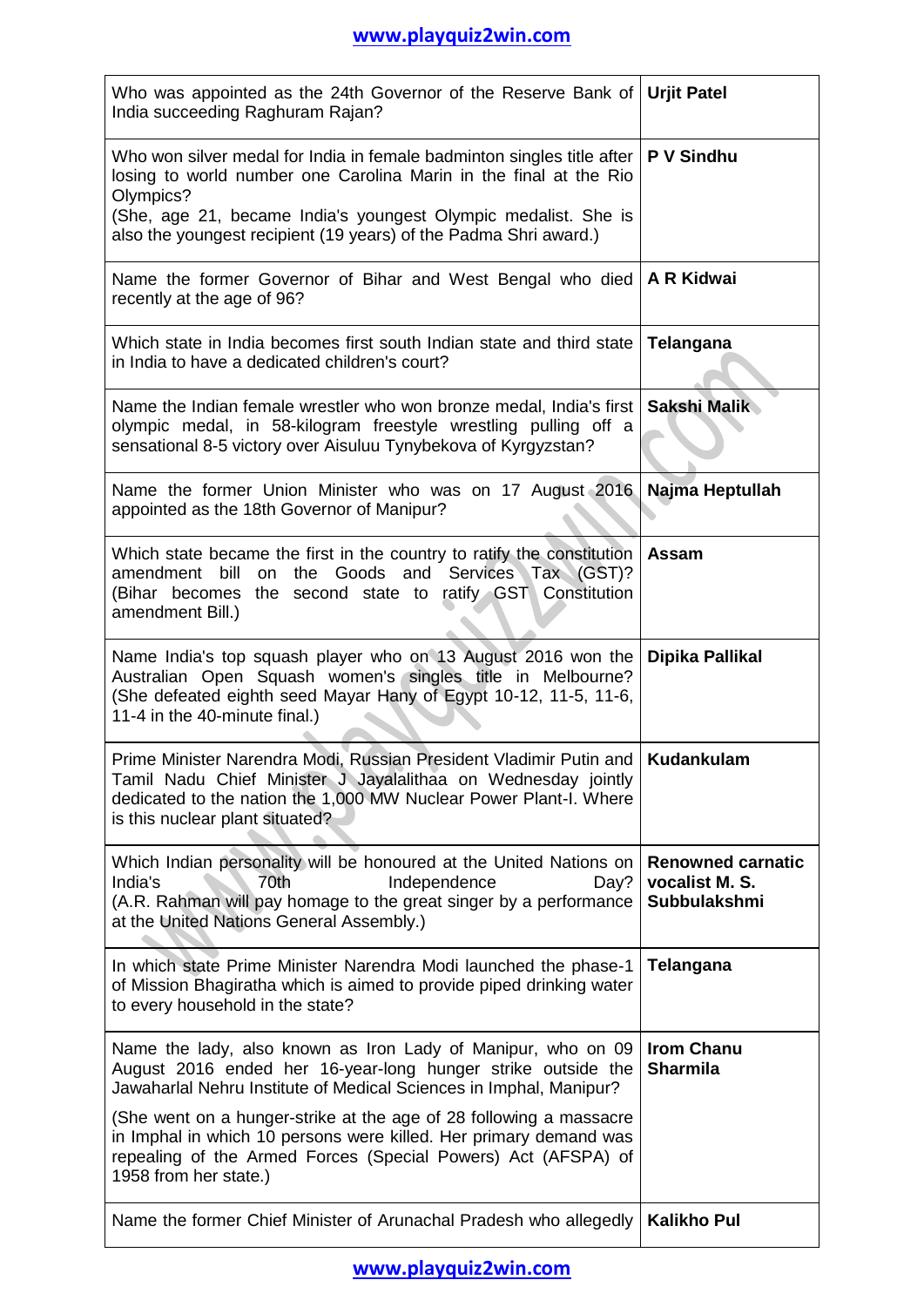| committed suicide on 9 August 2016 in Itanagar, Arunachal<br>Pradesh?                                                                                                                                                                                                                                                                                                                                     |                                                                      |
|-----------------------------------------------------------------------------------------------------------------------------------------------------------------------------------------------------------------------------------------------------------------------------------------------------------------------------------------------------------------------------------------------------------|----------------------------------------------------------------------|
| Who was recently appointed as the Managing Director of State Bank<br>of India?                                                                                                                                                                                                                                                                                                                            | <b>Dinesh Kumar</b><br>Khara                                         |
| Which authority passed The Constitution (122nd Amendment) (GST)<br>Bill, 2014 after it was unanimously passed by the Lok Sabha by<br>approving all the amendments made by Rajya Sabha earlier?                                                                                                                                                                                                            | <b>The Parliament</b>                                                |
| (In the Lok Sabha the bill was passed by two-third majority, with 443<br>members voting in its favour and none against in the final vote.)                                                                                                                                                                                                                                                                |                                                                      |
| The Reserve Bank of India (RBI) in its third bi-monthly monetary<br>policy review for year 2016-17 has maintained status quo in key<br>policy interest rate.                                                                                                                                                                                                                                              | 1.6.50 percent<br>2.6.0 percent<br>3.4.0 percent<br>4. 21.25 percent |
| 1. What is the current Repo rate?,                                                                                                                                                                                                                                                                                                                                                                        |                                                                      |
| 2. What is the current Reverse Repo rate?,<br>3. What is the current Cash Reserve Ratio (CRR) of scheduled<br>banks?,                                                                                                                                                                                                                                                                                     |                                                                      |
| 4. What is the current Statutory Liquidity Ratio (SLR)?                                                                                                                                                                                                                                                                                                                                                   |                                                                      |
| Who recently said that the Lodha Committee recommendations on<br>BCCI reforms are unconstitutional and illegal?                                                                                                                                                                                                                                                                                           | <b>Justice Markandey</b><br>Katju                                    |
| Name the Indian female Gymnast who created history by becoming<br>the first Indian gymnast to qualify for the apparatus finals of artistic<br>Gymnastics at the Rio 2016 Olympics?                                                                                                                                                                                                                        | Dipa Karmakar                                                        |
| Name the newly elected leader of Gujarat BJP who was sworn in as<br>the 16th Chief Minister of Gujarat on 7 August 2016?                                                                                                                                                                                                                                                                                  | Vijay Rupani                                                         |
| (He succeeded Anandiben Patel.)                                                                                                                                                                                                                                                                                                                                                                           |                                                                      |
| The 2nd National Handloom Day was celebrated all over the country<br>on?<br>(It was on this day in 1905 that the Swadeshi Movement was<br>formally launched, at a massive meeting in the Calcutta Town hall.<br>The movement involved revival of domestic products and production<br>processes. The Government of India has declared this day as<br>National Handloom Day every year, in memory of this.) | 7th August 2016                                                      |
| Name the noted sports promoter and founder chairperson of<br>Reliance Foundation who was elected as an individual member of<br>International Olympic Committee (IOC) on 4 August 2016?                                                                                                                                                                                                                    | Nita Ambani                                                          |
| (With this, she also becomes the first Indian woman to join the<br>prestigious body which governs Olympic sports in the world.)                                                                                                                                                                                                                                                                           |                                                                      |
| Which High Court on 4 August 2016 held that Lt. Governor is the<br>administrative head of the National Capital Territory dismissing AAP<br>Government's plea challenging the Union Government's 21 May<br>2015 notification giving absolute powers to LG in appointing<br>bureaucrats in the national capital?                                                                                            | <b>Delhi High Court</b>                                              |
| Which singer will be awarded 23rd Rajiv Gandhi National<br>Sadbhavana Award on 20 August 2016 for her outstanding                                                                                                                                                                                                                                                                                         | <b>Shubha Mudgal</b>                                                 |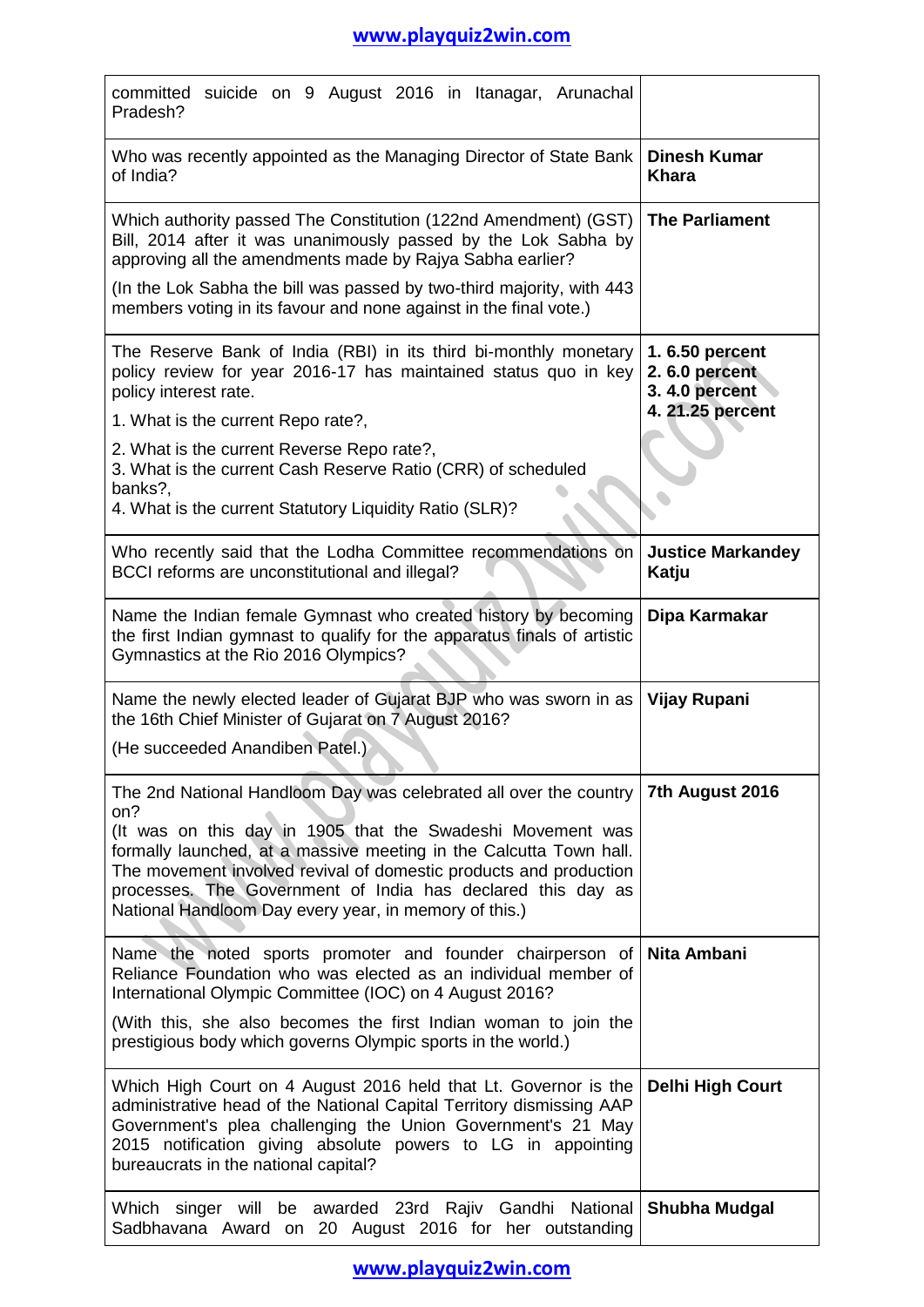| contribution towards the promotion of communal harmony, peace<br>and goodwill?                                                   |                        |
|----------------------------------------------------------------------------------------------------------------------------------|------------------------|
| Which body on 3 August 2016 cleared wrestler Narsingh Yadav's   United World<br>name for participation in the 2016 Rio Olympics? | <b>Wrestling (UWW)</b> |
| (He will be participating in the 74kg weight category of the sport.)                                                             |                        |

### INTERNATIONAL CURRENT AFFAIRS AND EVENTS

| Who on 25 August 2016 won the UEFA Best Player in Europe award<br>for 2015-16?                                                                                                                                       | <b>Cristiano Ronaldo</b>    |
|----------------------------------------------------------------------------------------------------------------------------------------------------------------------------------------------------------------------|-----------------------------|
| (He won the award for the second time in three years.)                                                                                                                                                               |                             |
| Which country recently opened one of the world's<br>biggest<br>suspension bridges (1.4 km long) across the Bosphorus Strait<br>connecting Asia and Europe?                                                           | <b>Turkey</b>               |
| Name the Australian pilot, age 18, who has set a world record of<br>becoming the youngest person to fly solo around the world in a<br>single aircraft?                                                               | <b>Lachlan Smart</b>        |
| (He took 54 days to complete 45,000 km trip, stopping at 24<br>locations and 15 countries during the journey.)                                                                                                       |                             |
| International Day Against Nuclear Tests was observed across the   29 August 2016<br>world on?                                                                                                                        |                             |
| Name the veteran Sri Lanka batsman who on 25 August 2016<br>retirement<br>from<br>international<br>his<br>cricket?<br>announced<br>He will play his last ODI in Dambulla on 28 August 2016 against<br>Australia.)    | <b>Tillakaratne Dilshan</b> |
| Name the former President of Singapore who passed away on 22<br>August 2016?                                                                                                                                         | S.R. Nathan                 |
| How many world records were broken at the recently concluded Rio<br>Olympics?                                                                                                                                        | 19                          |
| Which country top the medals table with 46 golds (121 total medals)<br>at the recently concluded Rio Olympics?                                                                                                       | <b>USA</b>                  |
| (Great Britain (27 gold) and China (26 gold) grabbed the second and<br>third position respectively.)                                                                                                                 |                             |
| Name the former President of Federation Internationale de Football<br>Association (FIFA) who passed away at the age of 100 on 16 August<br>2016 in Rio de Janeiro, Brazil?                                           | Joao Havelange              |
| Which country on 16 August 2016 launched the world's first quantum<br>satellite named Quantum Experiments at Space Scaler (QUESS)<br>satellite?<br>(It is designed to establish hack-proof quantum communications by | China                       |